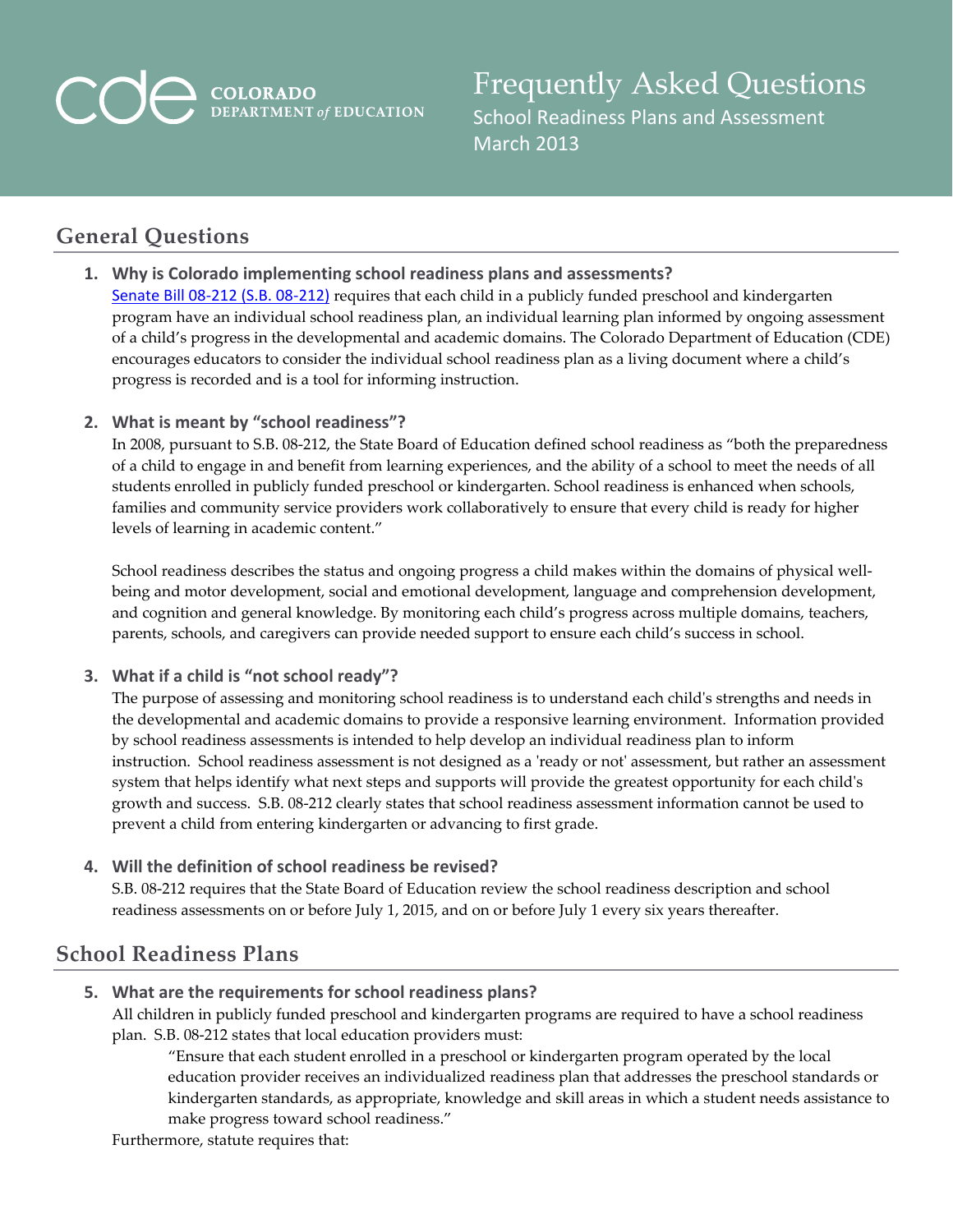"In creating and implementing the individualized readiness plans, a local education provider shall use assessment instruments that are research‐based, valid, and reliable to facilitate the systematic measurement of a studentʹs increasing knowledge, skills, and accomplishments within the classroom context. The purpose of the continuing assessments shall be to help direct teachersʹ practice within the classroom with each student and thereby maximize each student's progress toward demonstrating school readiness."

#### **6. Is there a specific school readiness form that districts must use?**

No, there is not a required school readiness plan form. However, CDE is currently facilitating a work group to develop a sample school readiness plan template that districts may voluntarily use. Districts may also use the template to inform the design of their own form or create their own form independently.

- **7. How will a school readiness plan work with READ plans required by the READ Act?** Individual school readiness plans are intended to be the single individual learning plan for students in kindergarten. The READ Act (H.B. 12-1238) specifically states that students identified with a significant reading deficiency in kindergarten shall have their READ plan created as a component of their school readiness plan.
- **8. If a student has an Individualized Education Program (IEP), do they also need the individual school readiness plan? What if they are identified with a significant reading deficiency, will they have a READ plan, an IEP, and an individual school readiness plan?**

CDE is developing guidance on how to coordinate these requirements. It does not make sense for a child to have three or four different plans. Individual school readiness plans are intended to be the single individual learning plan for students in kindergarten. The READ Act (H.B. 12-1238) specifically states that students identified with a significant reading deficiency in kindergarten shall have their READ plan created as a component of their school readiness plan.

In addition to developing a school readiness template that includes all of the components of a READ plan (for students identified with a significant reading deficiency), CDE is also exploring how to help teams make meaningful connections between the IEP and the school readiness plan. This is especially important for communication with families and to be sure that our interventions and individualized instruction support both plans.

9. Do we need to assess children prior to the start of the school year so that they have a plan for entry **into kindergarten?**

There are no requirements about the timing of initial school readiness assessment. CDE will create guidance for districts to support coordination of assessment timelines for school readiness and the READ Act.

10. Our preschoolers are already assessed through Results Matter. Does SB 08-212 require a different or **additional assessment for them?**

No. The Results Matter assessment, required for preschoolers funded through the Colorado Preschool Program and preschool special education, meets the requirement for school readiness assessment under S.B. 08‐212.

**11. There is already a requirement for Individual Learning Plans for children funded through the Colorado Preschool Program (CPP). Will we be required to have two plans for those children?**  No. Children will have a single plan that meets both requirements. Like the school readiness plan, the CPP Individual Learning Plans are developed by gathering information from families, caregivers and through the Results Matter ongoing assessment systems. Like the school readiness plans, the CCP Individual Learning Plans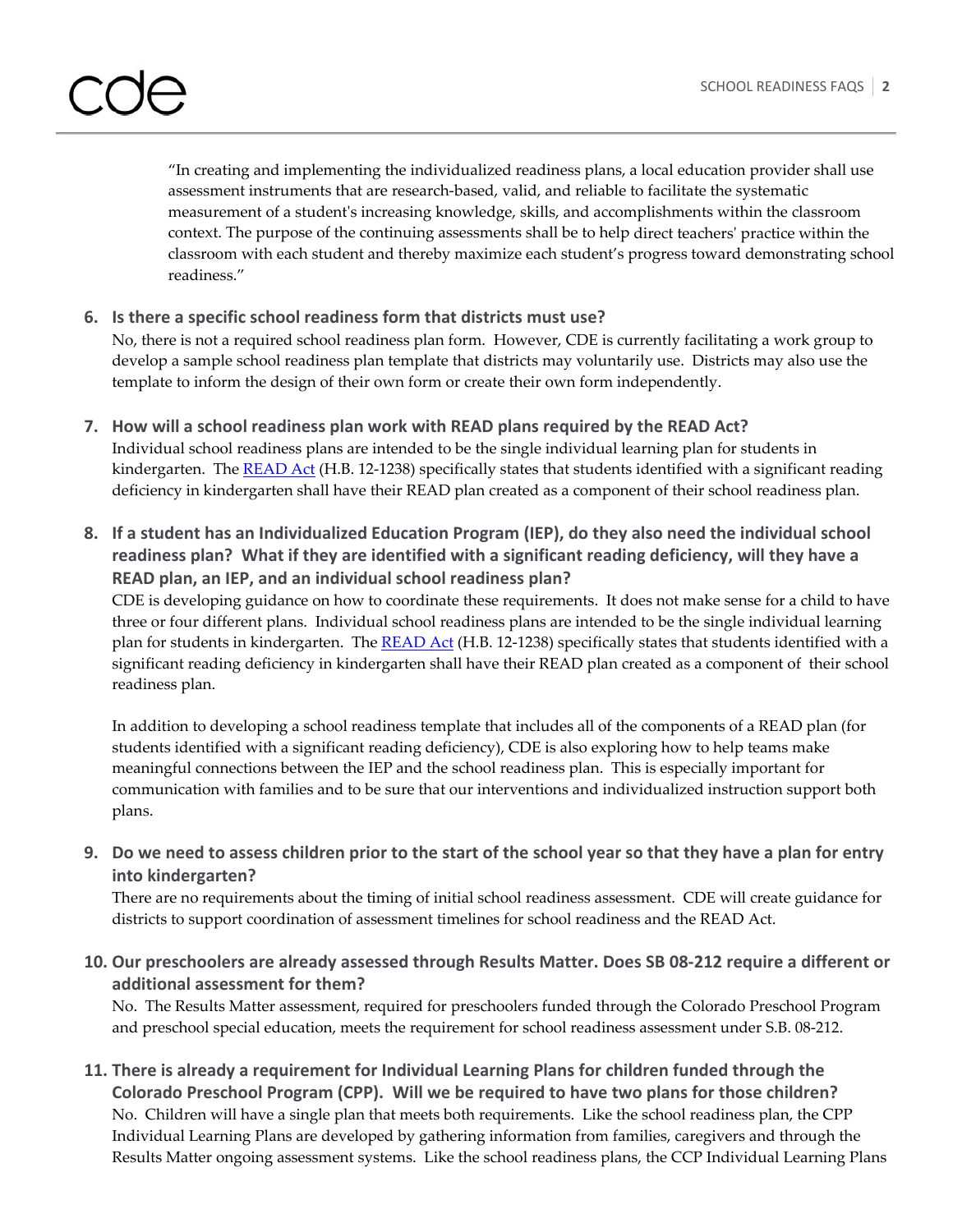are designed to identify learning priorities and supports that guide instruction and kindergarten transition planning. Results Matter is working with the assessment companies to have an online form option that will streamline the development of the Individual Learning Plan.

## **School Readiness Assessment Requirements**

#### **12. What are the requirements of school readiness assessment tools within S.B. 08‐212?**

S.B. 08‐212 spells out these requirements for school readiness assessment:

"The State Board shall adopt one or more assessments that are aligned with the description of school readiness and are suitable for measuring studentsʹ levels of school readiness. In adopting assessments of students' school readiness, the state board shall consider assessments that are research-based; recognized nationwide as reliable instruments for measuring school readiness; and suitable for determining the instruction and interventions students need to improve their readiness to succeed in school. School readiness assessments shall not be used to deny a student admission or progression to kindergarten or first grade."

#### **13. Are assessments required by the READ Act the same as school readiness assessments?**

No. While the information gathered by school readiness assessments and literacy assessments required by the READ Act are complementary, the assessments serve different purposes. Colorado's Achievement Plan for Kids (CAP4K) requires the school readiness assessment to consider the whole child (i.e., physical well‐being and motor development, social and emotional development, language and comprehension development, and cognition) not only areas of academic content mastery. The READ Act requires assessment on the components of reading to inform instruction and intervention in literacy skills.

#### **14. Will teachers be required to assess both developmental and academic domains?**

Yes. S.B. 08‐212 indicates that school readiness includes the developmental and academic domains, specifically noting physical well‐being and motor development, social and emotional development, language and comprehension development, and cognition and general knowledge.

### **15. Will teachers be required to observe and assess all developmental and academic domains?**

Yes. School readiness assessment involves observing and collecting data in all developmental and academic domains. School readiness describes the status and ongoing progress a child makes within the domains of physical well‐being and motor development, social and emotional development, language and comprehension development, and cognition and general knowledge. By monitoring each child's progress across multiple domains, teachers, parents, schools, and caregivers can provide needed support to ensure each child's success in school.

#### 16. Many of our families pay tuition for their children to attend our preschool program. Are we required **to assess and develop school readiness plans for preschoolers who are funded through parent tuition, private grants or local community initiatives?**

No. S.B. 08‐212 requires that school readiness plans, informed by school readiness assessments, be developed for preschoolers and kindergarteners who are funded through state public school finance funds. At the preschool level, the requirement applies to children funded through the Colorado Preschool Program and preschool special education. That said, programs are encouraged to utilize ongoing assessment and individualized planning for all children in order to inform instruction and facilitate communication with families.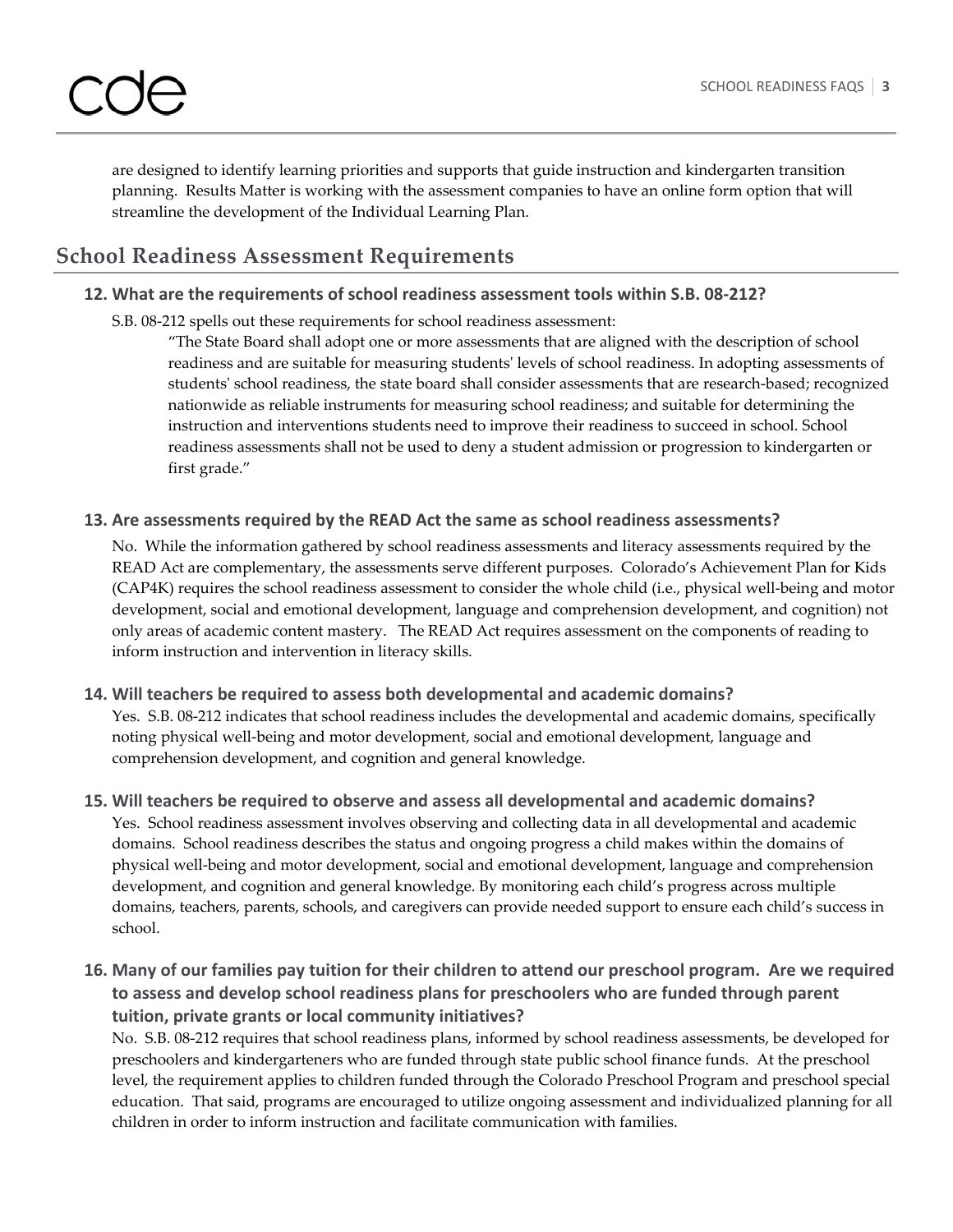## **17. Will districts have to continue with current standardized testing required in kindergarten (i.e., DIBELS, NWEA, etc.) as well as school readiness assessments?**

Districts can use the school readiness initiative and the READ Act as an opportunity to evaluate their current assessment practices in the primary grades, especially in kindergarten. By considering the value added by district initiated assessments within the context of state required assessments (reading pursuant to READ Act, English language proficiency, and school readiness), districts can determine which of their own assessments might still be needed.

The department is currently developing guidance on streamlining assessment and reporting requirements for reading and school readiness. This is anticipated to be available by April 2013.

#### **18. What are the rules about using and sharing school readiness data?**

As stipulated within S.B. 08‐212, school readiness assessment results shall not be publicly reported for individual students. The State Board of Education is required to adopt a system for reporting population‐level results that provide baseline data for measuring overall change and improvement in studentsʹ skills and knowledge over time. Action on these rules is anticipated in 2013.

## **School Readiness Assessment Requirements**

#### **19. How was the school readiness assessment menu determined?**

In 2010, CDE engaged an assessment stakeholder committee to provide input on Colorado's new assessment system pursuant to S.B. 08‐212. The stakeholder committee included a subcommittee that developed recommendations related to school readiness assessment. This subcommittee was re‐engaged in 2012 to review specific school readiness assessment systems using a rubric with criteria based on the requirements for the assessment in S.B. 08‐212, the December 2010 State Board of Education agreements for the design specifications of Colorado's assessment system , and recommendations of the 2010 school readiness subcommittee. The review tool also incorporated (to the greatest degree possible) components of the assessment review tool used by the Content Collaboratives.

#### **20. What assessment(s) are currently on the school readiness assessment menu?**

In December 2012, the State Board of Education voted to offer districts a menu of school readiness assessments. The first approved assessment tool for the menu is Teaching Strategies GOLD. Pending positive technical reports and final review, the State Board of Education will approve additional school readiness assessment tools for the menu.

#### **21. What other assessment systems is CDE considering adding to the menu?**

The school readiness assessment subcommittee has recommended that HighScope Child Observation Record and Desired Result Developmental Profile be considered as additions to the school readiness assessment menu. Both assessment systems address the kindergarten age level and are currently field testing and validating newly revised versions. CDE will continue its review once reliability and validity studies are complete and, if results are satisfactory, these systems will be added to the menu.

#### **22. When will there be additional assessments added to the approved school readiness assessment menu?**

Decisions on additional assessments are anticipated by the fall of 2013. The school readiness assessment subcommittee provisionally approved two other assessments: HighScope Child Observation Record kindergarten assessment and the **Desired Results Development Profile** contingent upon successful field testing and validation studies that are still underway. Once the technical reports are available, the subcommittee will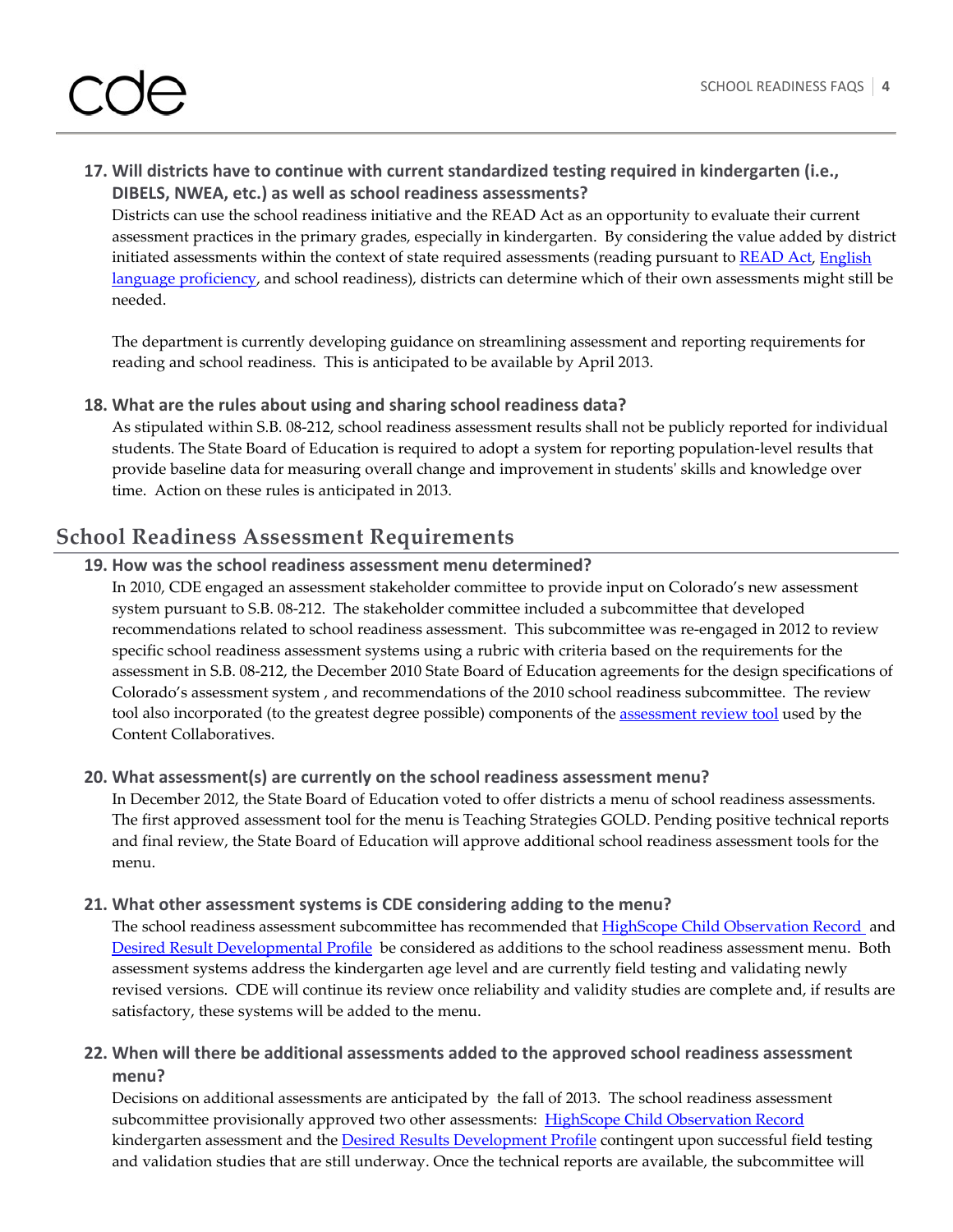# the contract of the contract of the contract of the contract of

meet to review the reports and determine whether to recommend the assessments for inclusion the menu. The marketplace for appropriate kindergarten assessments that meet the requirements of S.B. 08‐212 is in its infancy. CDE anticipates more assessments coming to the marketplace or being developed by other states in the coming months and years. CDE is in the process of determining the most appropriate cycle for reviewing the school readiness assessment menu. When the next review cycle is initiated, CDE will conduct a formal Request for Information process to solicit submissions from vendors.

S.B. 08‐212 requires that the State Board of Education review the school readiness description and school readiness assessments on or before July 1, 2015, and on or before July 1 every six years thereafter.

**23. When the state expands readiness assessments beyond Teaching Strategies GOLD, will this apply to the preschool level as well?** 

No. The decision making process described here applies to kindergarten. The assessment review process for children funded through the Colorado Preschool Program, preschool special education and Title I is governed by the Results Matter Advisory Committee which is made up of local, state and national advisors. The Committee has reviewed a number of newly nominated and newly revised assessments over the years. Teaching Strategies GOLD is a fairly new assessment that was reviewed extensively in the year before its publication. Currently, a revision of the HighScope Child Observation Record called COR Advantage is under review and the Committee is working closely with the HighScope Educational Research Foundation as their validation study continues.

## **Support for the School Readiness Initiative**

**24. How will kindergarten teachers manage the assessment requirements of both the READ Act and S.B. 08‐212?**

The department is currently developing guidance on streamlining assessment and reporting requirements for reading and school readiness. This is anticipated to be available by April 2013. Similar guidance will be developed for English language development.

#### **25. What support will CDE provide with implementation of school readiness?**

Through funds provided within the Race to the Top Early Learning Challenge Fund, CDE will be able to provide financial support for school readiness assessment subscriptions, training and school readiness plan templates.

### **26. What kind of financial support will districts receive through the Race to the Top Early Learning Challenge Fund grant program?**

As stated in Colorado's Race to the Top Early Learning Challenge Fund application, the grant will cover 100 percent of the assessment system subscription costs in 2013‐14, 60 percent of costs in 2014‐15, 30 percent of costs in 2015‐16, and 15 percent of costs in 2016‐17. Districts that do not begin implementing the school readiness assessment until the 2014‐15 school year will still have access to funding. In this case, the grant will cover 100 percent of the assessment system subscription costs in 2014‐15, 60 percent of costs in 2015‐16, and 30 percent of costs in 2016‐17.

## **27. How do districts sign up to receive assessment subscription cost funding?**

CDE has created an online form for districts to sign up to receive information about funding.

#### **28. How will training and technical assistance be provided?**

Through the Early Learning Challenge Fund, CDE will be able to provide limited initial training. However, Teaching Strategies GOLD has a number of teacher modules and recorded webinars for support. Teaching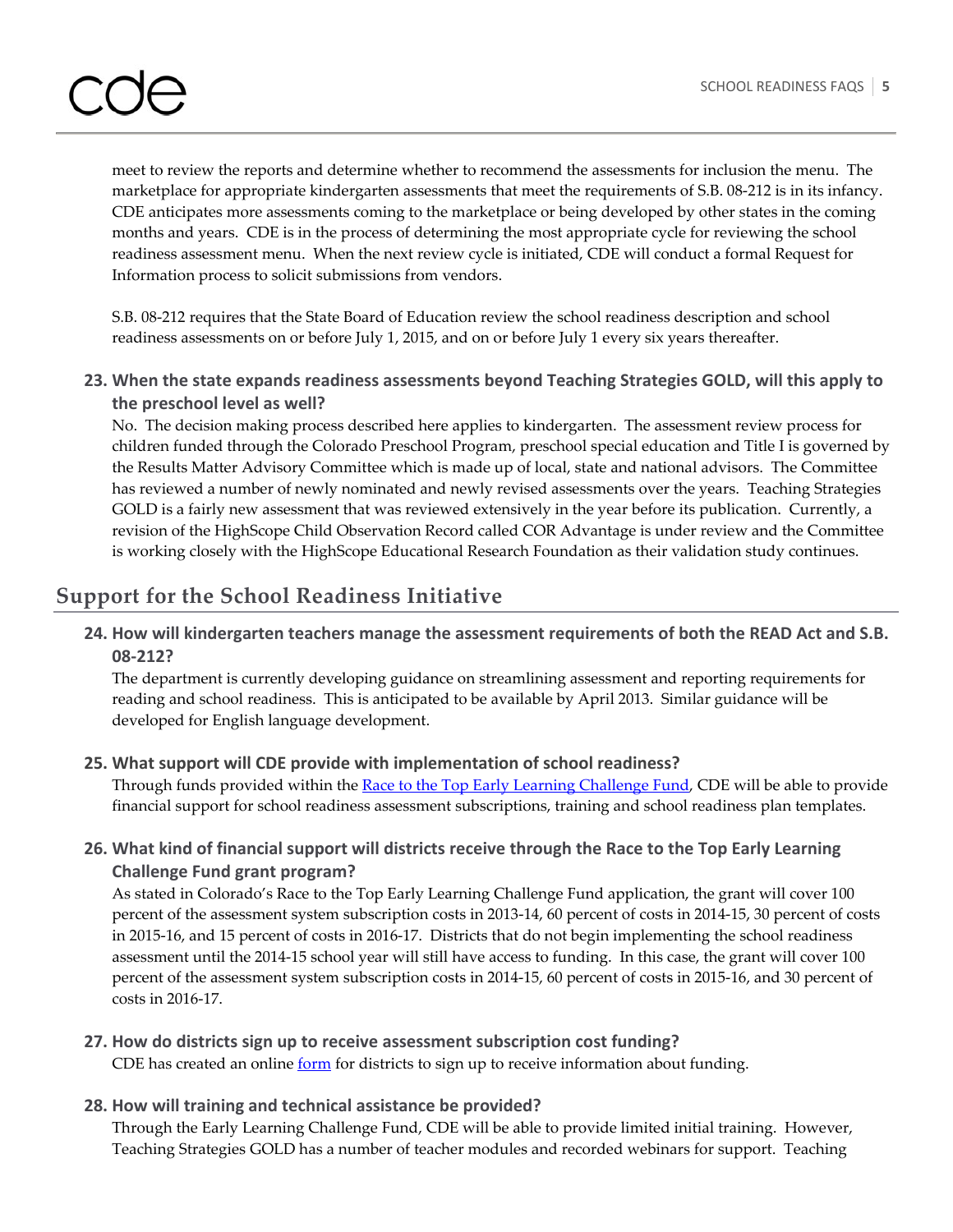Strategies GOLD also has an inter rater reliability online certification test. As a support to principals, Teaching Strategies GOLD allows administrators to monitor how teachers are doing with their modules and their inter rater reliability certification.

29. If we are to begin phasing in this program for the 2013-2014 school year, will there be stipends for **teachers from the grant for the additional work time that teachers will have to put in for this implementation?**

No. Grant funds from the Early Learning Challenge Fund are limited and can only cover costs of subscriptions and some training support.

# **Teaching Strategies GOLD**

**30. Will there be an abbreviated version of Teaching Strategies GOLD for kindergarten?** This is currently being studied. If it is determined that an abbreviated version is feasible, CDE would hope to pilot in the 2013-14 school year in order to have it available for widespread use in the 2014-15 school year.

Colorado is currently working with Teaching Strategies to determine whether an abbreviated version of GOLD assessment might be customized for use in Colorado. The process for developing an abbreviated version will involve multiple steps. First, CDE will conduct an internal content and social validity review to determine which items are most predictive of school success as align with Colorado standards, legislation, and values of the school readiness assessment subcommittee. Second, CDE will convene a group of kindergarten teachers to review the content of the abbreviated version and make their recommendations. Next, during the 2013‐14 school year, interested sites willparticipate in a field test of the abbreviated version. Finally, CDE will conduct an analysis of pilot results and predictive validity checks against READ Act assessments while Teaching Strategies runs reliability and validity analyses to ensure test integrity.

**31. If an abbreviated version is created, when would it be available for district use?**

The earliest an abbreviated version is expected to be available is the 2014‐15 school year. Pilot testing of an abbreviated version would need to be conducted in order to determine the validity and reliability of an abbreviated assessment.

**32. How do districts get involved with pilot testing?**

Once an abbreviated version of GOLD is available for pilot testing, CDE will disseminate a call for participation in a pilot study through The Scoop and the email distribution list of districts utilizing GOLD in kindergarten. To sign up for The Scoop, e-mail Cami Anthony.

**33. Is an abbreviated version of Teaching Strategies GOLD or HighScope Child Observation Record for preschool being considered?**

No. The preschool data reported at the state and federal levels needs to be derived by taking results across multiple items in multiple domains drawing from the entire assessment.

While the Teaching Strategies GOLD assessment is being implemented successfully in preschools, child care centers and Head Start programs around the country, an abbreviated version is being explored for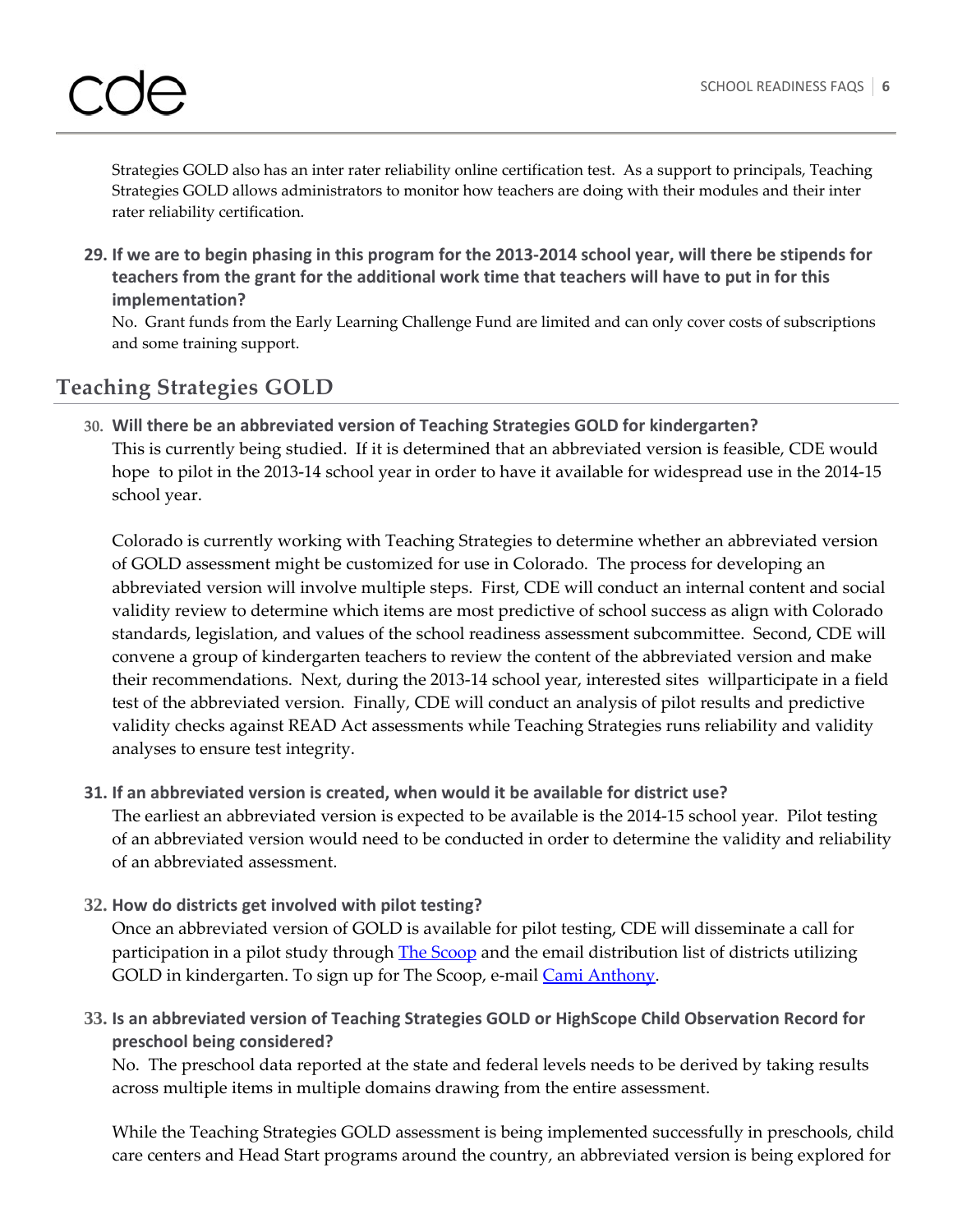kindergarten because of the differences in classroom composition with more students in a typical kindergarten class and typically one adult.

## **34. What is the cost of Teaching Strategies GOLD for kindergarten?**

Teaching Strategies, LLC has offered Colorado a special rate of \$8.95 per child portfolio per year. (This applies to kindergarten only, the preschool cost is still \$9.95.) The Race to the Top Early Learning Challenge Fund does carry some provisions for assisting districts with this cost of the kindergarten assessment over the four year period of the grant. CDE will be providing additional guidance about this and how to access the funds.

- **35. Is the kindergarten version of Teaching Strategies GOLD different than the preschool version?** There is one version of Teaching Strategies GOLD based on a birth through kindergarten assessment continuum. The objectives for development and learning are the same for all age groups, but the indicators vary with each level, including kindergarten.
- **36. Can teachers and administrators get access to the Teaching Strategies GOLD platform and look at the kindergarten platform?**

Yes, but only if you currently have access to the original Teaching Strategies GOLD platform. The differences in the new kindergarten platform include the Common Core State Standards on the rating scale and an inter rater reliability test specific for kindergarten teachers. A webinar focused on Teaching Strategies GOLD in kindergarten has been recorded and can be accessed here.

**37. Will the information from Teaching Strategies GOLD be used to meet the Educator Effectiveness requirements that are required by Senate Bill 10‐191?** Teaching Strategies GOLD does yield growth data that can be used by school districts for multiple purposes. For examples, please see this year's Colorado Preschool Program legislative report. http://www.cde.state.co.us/cpp/legreports.htm.

To learn more, view CDE's **fact sheet** with information about educator evaluation for early childhood educators.

### **38. Is Teaching Strategies GOLD required for preschool?**

Preschool age children funded through the Colorado Preschool Program, preschool special education or Title 1 are required to be assessed using either Teaching Strategies GOLD or HighScope Child Observation Record . Those are the two assessments on the Results Matter menu. The vast majority of district programs have chosen Teaching Strategies GOLD, however, the HighScope Child Observation Record remains a choice as well. The results of these assessments plus information gathered fromt home visits will inform the individual plans for preschool children. The requirement for individual learning or readiness plans has been in place since 1988. Therefore, Colorado's Achievement Plan for Kids (CAP4K) changes very little for the preschool program.